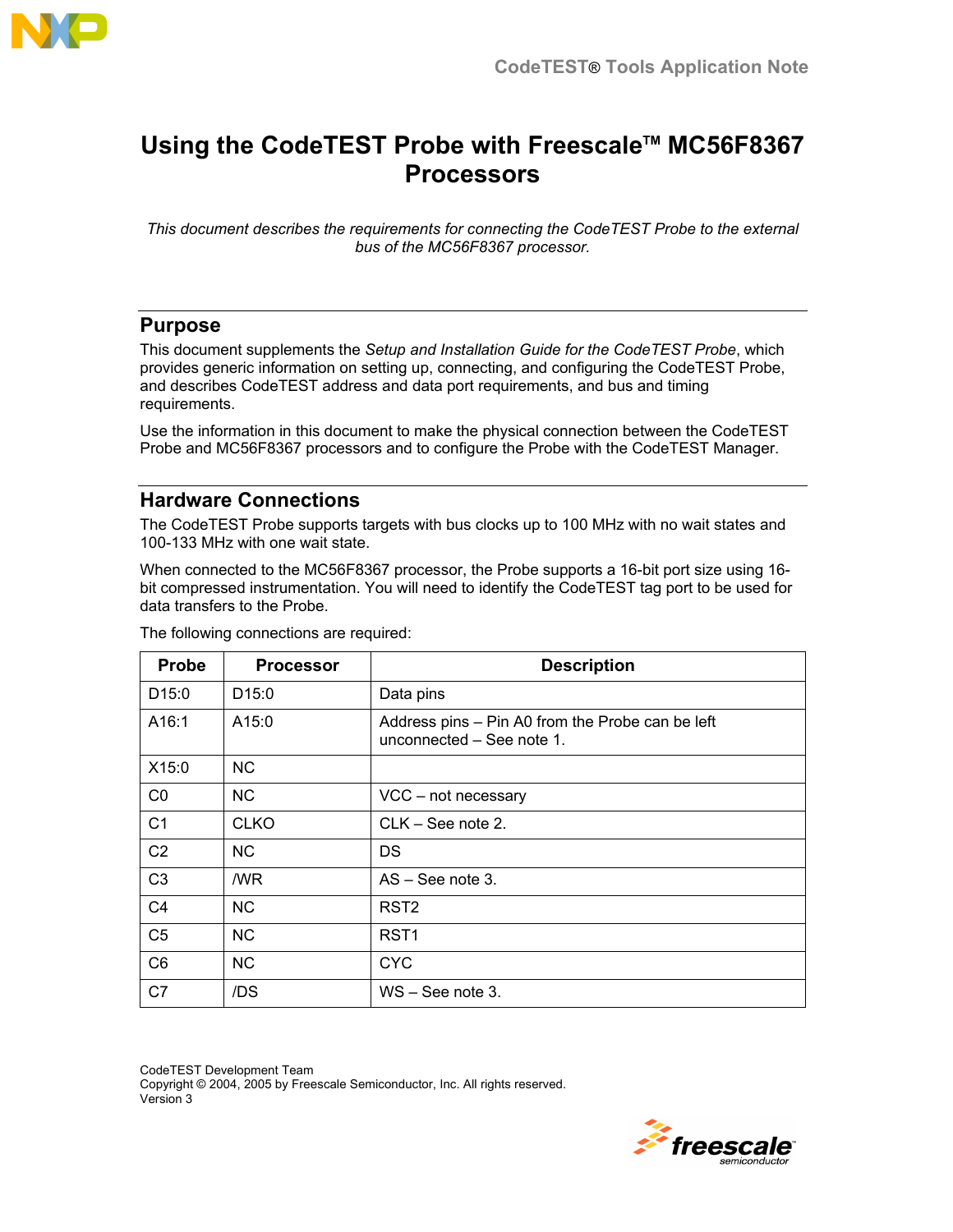

#### *Notes:*

1. All addresses on the target bus are 16-bit word addresses, not byte addresses (see Note 1. under Table 4-6 in section <sup>*4.4. Data Map*" in the Freescale 56F8367 processor datasheet),</sup> while the CodeTEST Probe handles all addresses as byte addresses. By connecting the address signals as listed in the table above, the target bus addresses are multiplied by two and converted to byte addresses for the Probe. Therefore, the port address entered in the **Probe Config Utility** must be double the address of the CodeTEST control port used by the instrumented application. The control port address is the starting address of a contiguous 64 word memory block, ending in  $0 \times 00$  or  $0 \times 80$  for the tag port memory.

2. The CLKO signal must be activated by software, because by default it is tri-stated after reset. To do this, the value of bit 5 of the CLKO Select Register (SIM\_CLKOSR) must be set to 0. See the section "MC56F8367 CLKO Initialization" for more information.

3. The address and write strobes are connected as listed above because the WS signal must be valid whenever AS is valid (see also "Probe Specifications" in the *Setup and Installation Guide* for the CodeTEST Probe and "4.6.2. Write Timing" in the Freescale *MC56F8300 Peripheral User Manual*).

4. For each CodeTEST pod used, be sure to connect the GND (ground) pins to the GND of the board.

### **Probe Configuration**

This section identifies the settings you should use in the **Probe Config Utility** in the CodeTEST Manager when you configure the Probe.

| Field                           | <b>Setting</b>  | <b>Notes</b>                                                                                                                    |
|---------------------------------|-----------------|---------------------------------------------------------------------------------------------------------------------------------|
| Port Address                    |                 | Enter address of the control port multiplied<br>by 2                                                                            |
| Port Address Mask               |                 | Select appropriate mask, according to the<br>number of address bits used for Port<br>Address - the last 2 hex digits must be 7F |
| <b>Extended Bus</b>             | 0x0             |                                                                                                                                 |
| <b>Extended Bus Mask</b>        | 0xFFFF          |                                                                                                                                 |
| <b>Bus Type</b>                 | Non Multiplexed |                                                                                                                                 |
| Port Size                       | $16+6$ bits     |                                                                                                                                 |
| <b>Reset Configuration</b>      | <b>Neither</b>  |                                                                                                                                 |
| <b>Strobe Configuration</b>     | 1 Strobe        |                                                                                                                                 |
| <b>Address Strobe Polarity</b>  | Low             |                                                                                                                                 |
| <b>Write Strobe Polarity</b>    | Low             |                                                                                                                                 |
| <b>Bus Arbitration Polarity</b> | <b>Disabled</b> |                                                                                                                                 |
| Endianess                       | Big             |                                                                                                                                 |
| Word Swap                       | No              |                                                                                                                                 |
| <b>Frequency Range</b>          |                 | Set to the frequency range of the clock being<br>monitored.                                                                     |

Select the **Universal** Probe type and the following settings: